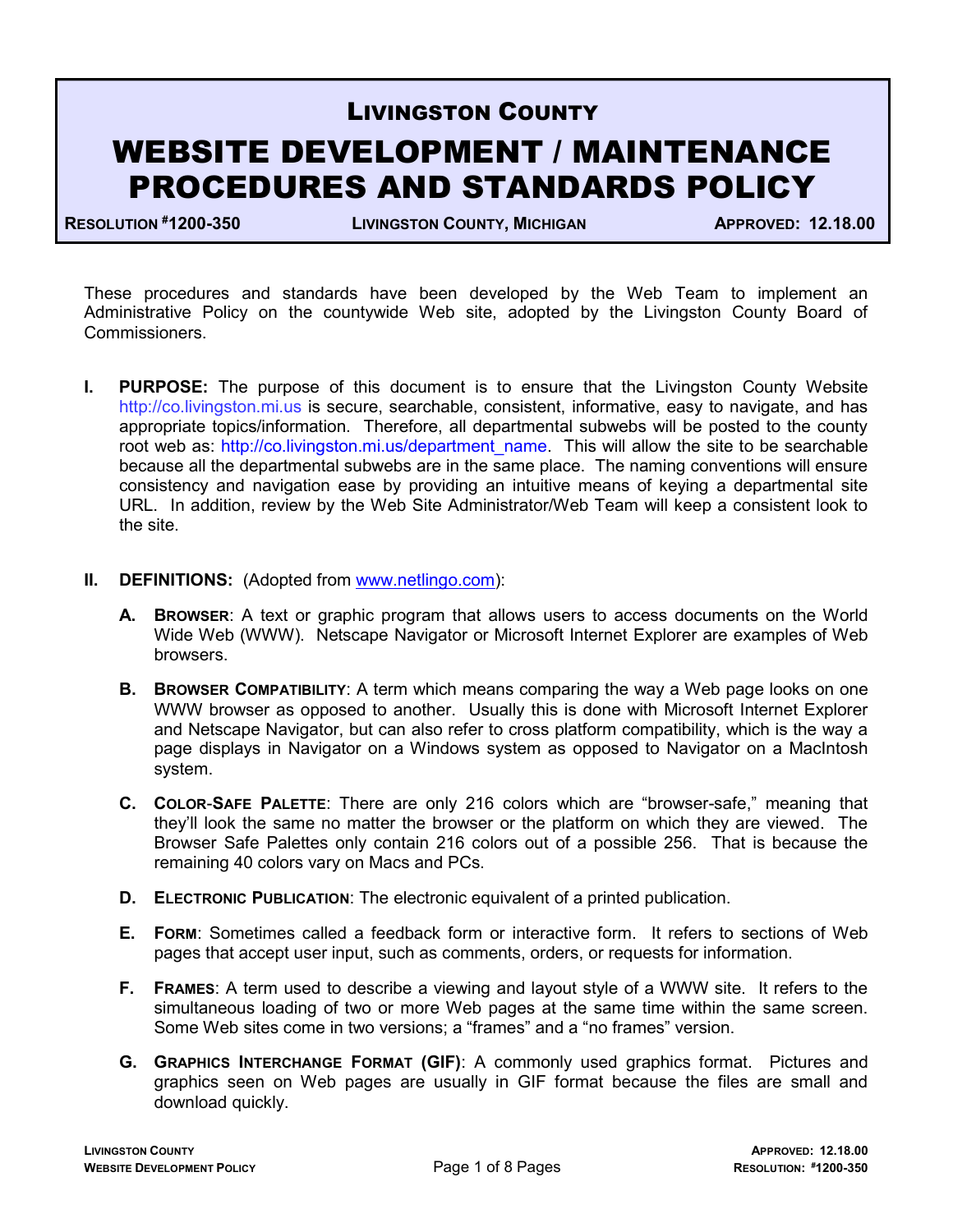- H. HYPERTEXT MARKUP LANGUAGE (HTML): The coding method used to format documents for the World Wide Web. Web pages are able to be seen due in part of HTML codes, or tags, as they are more commonly known. Tags are then interpreted by a web browser (such as Netscape Navigator) which renders a Web page.
- I. HOME PAGE: The first page on a WWW site that acts as the starting point for navigation. The primary Web page for an individual, software application, or organization.
- J. IMAGE MAP: An image or graphic with areas made to allow a user to click on them. These clickable areas are called links and can take a reader to different sections of a Web site or to other Web sites.
- K. INDEX: The default file or home page for any directory or UNIX web server.
- L. JAVA: A programming language that is specifically designed for writing programs that can be safely down-loaded to a computer through the Internet and immediately run without fear of viruses or other harm to the computer or files.
- M. JOINT PHOTOGRAPHIC EXPERTS GROUP (JPEG or JPG): One of two types of graphic formats used on the World Wide Web (see GIF). The benefit of using JPEG images is the higher color and resolution: JPEG can have 16 million colors, as opposed to the 256 color limitations of GIF files.
- N. LINK OR HYPERLINK: Text on a Web site that can be "clicked on" with a mouse to in turn go to another Web page or a different area of the same Web page. Hyperlinks are created or "coded" in HTML.
- O. LYNX: A text-based WWW browser. Unlike Netscape, it cannot display images or handle Java, but it is much faster as a result.
- P. NAVIGATE: To move around on the WWW by following hypertext paths from document to documents on different computers.
- Q. PIXEL: Single unit of measure on a screen that relates to the rectilinear grid used by display hardware to paint images on your screen.
- R. RECIPROCAL LINK: A hyperlink or link placed on one Web site to return the favor of another site putting a link on the first site's page.
- S. SCREEN RESOLUTION: A hardware measurement of what your screen can display defending on the capabilities of the monitor, video adapter, and display software. The smallest it is likely to be is governed by the standard monitor size of 640 by 480 pixels.
- T. STYLE SHEET: A Cascading Style Sheet (CSS) defines the styles that you apply to a page or pages.
- U. UNIFORM RESOURCE LOCATOR (URL): Describes the location and access method of a resource on the Internet. A URL could be said to be what a telephone number is to a telephone or a street address is to a house.
- V. WEB PAGE OR WORLD WIDE WEB PAGE: The most technically correct usage of this term means a single HTML file, which when viewed by a browser on the WWW could be several screendimensions long. The contents of a given HTML file, whether 2 to 10 or more screens long, is considered a single Web page.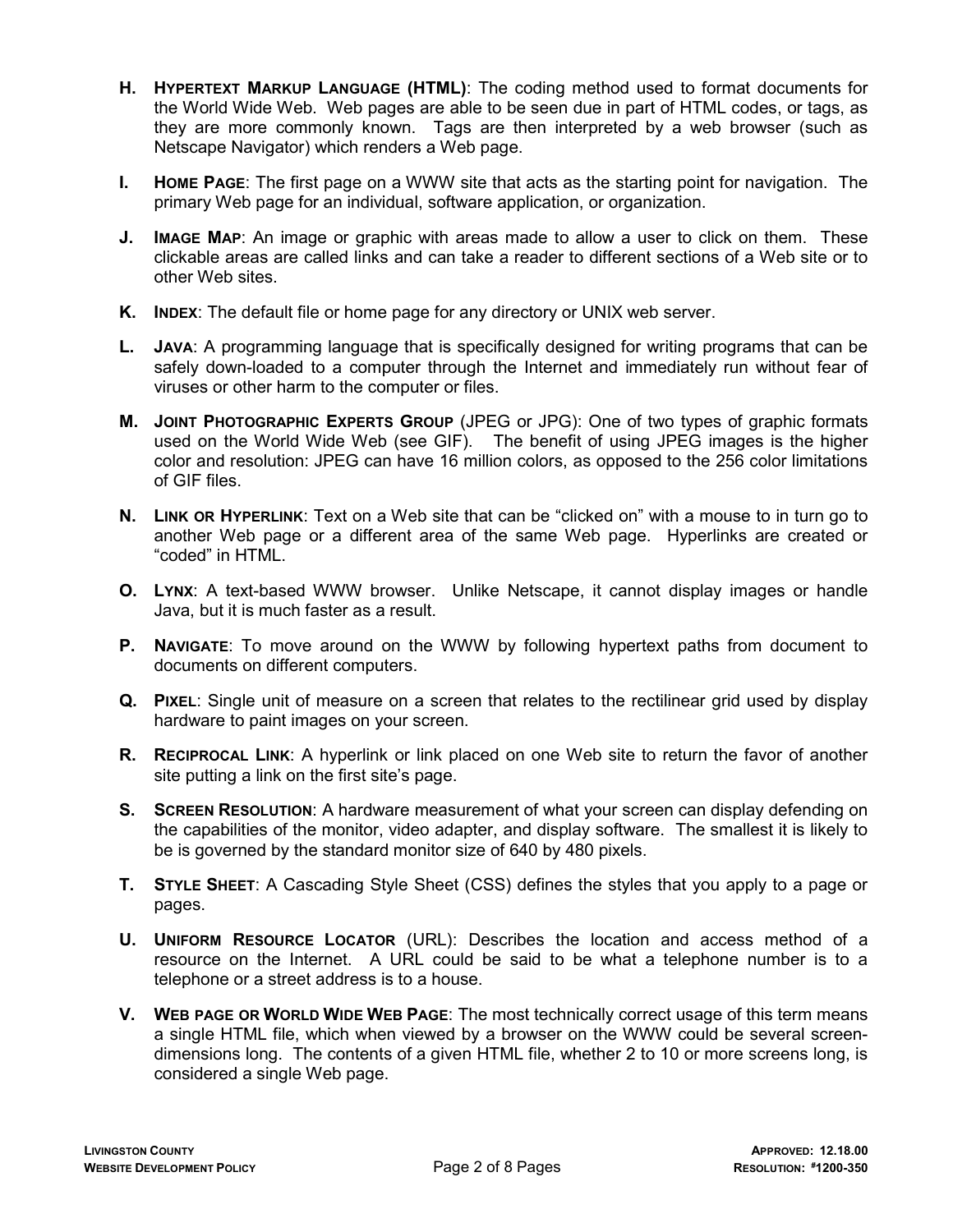- W. WEB SITE: A place on the Internet or World Wide Web. The term Web site refers to the allencompassing body of information as a whole, for a particular domain name.\
- X. WORLD WIDE WEB (WWW or the Web or W3): A global (worldwide) hypertext system that uses the Internet as its transport mechanism.

### III. STANDARDS:

- A. TECHNOLOGY USAGE: Each department, agency and judicial office participating in the Countywide web site will meet the Following technical specifications:
	- 1. DEPARTMENTAL SITE AND PAGE SIZE: Each department, agency and judicial office will have a web site of up to 500 kilobytes (k) of space. Additionally, each department will have an allotted space for PDF files.
	- 2. GRAPHICS: Each graphic will be no more than 30K and preferable 10k or less, to maximize loading speed for viewers.
		- a. FORMAT: Graphics must be given to the Web Site Administrator in .GIF or .JPG (.JPEG) format for publishing.
	- 3. PORTRAITS: Individual portraits will be 95 by 119 pixels or less.
	- 4. PAGE RESOLUTION: Page resolution will be designed for 480 by 640 pixels.
	- 5. COLORS: County web pages will be limited to a 216-color, browser-safe color palette.
		- a. PAGE BACKGROUNDS: All page backgrounds will be white, without pattern.
		- b. TEXT: A style sheet will be provided with the text color and font definitions.
		- c. CONSISTENCY: Colors will be used consistently within a department's, agency's or judicial office's pages, and all colors will be complementary with county logo.
	- 6. HTML: County web pages will be created using non-browser specific HTML standards, with tags that are supported by and viewed in a minimum of 2.0 browser standards.
	- 7. BROWSERS: The County will make a reasonable effort to ensure that its web site will support the most commonly used web browsers in version 2.0 or higher, with the goal of allowing access to the largest number of people.
	- 8. LOW GRAPHICS ALTERNATIVES: In order to provide access to the most users, all County web pages will offer a text-based, low-graphics alternative to frames, java applets, forms, image maps and all other graphics.
	- 9. TYPEFACE: A consistent typeface throughout a department's site and one additional font of the department's agency's or judicial office's will be used on all County web pages. A list of type acceptable typefaces will be provided to Departments.
	- 10. SPECIAL EFFECTS AND INTERACTIVITY: Special effects and interactivity will be limited, at the discretion of the Web Team. A clear purpose for such effects must be furnished with the department's request.
- B. UNIFORMITY: Departmental, agency and judiciary pages will have similar appearance and navigation standards to ensure easy use by the viewer.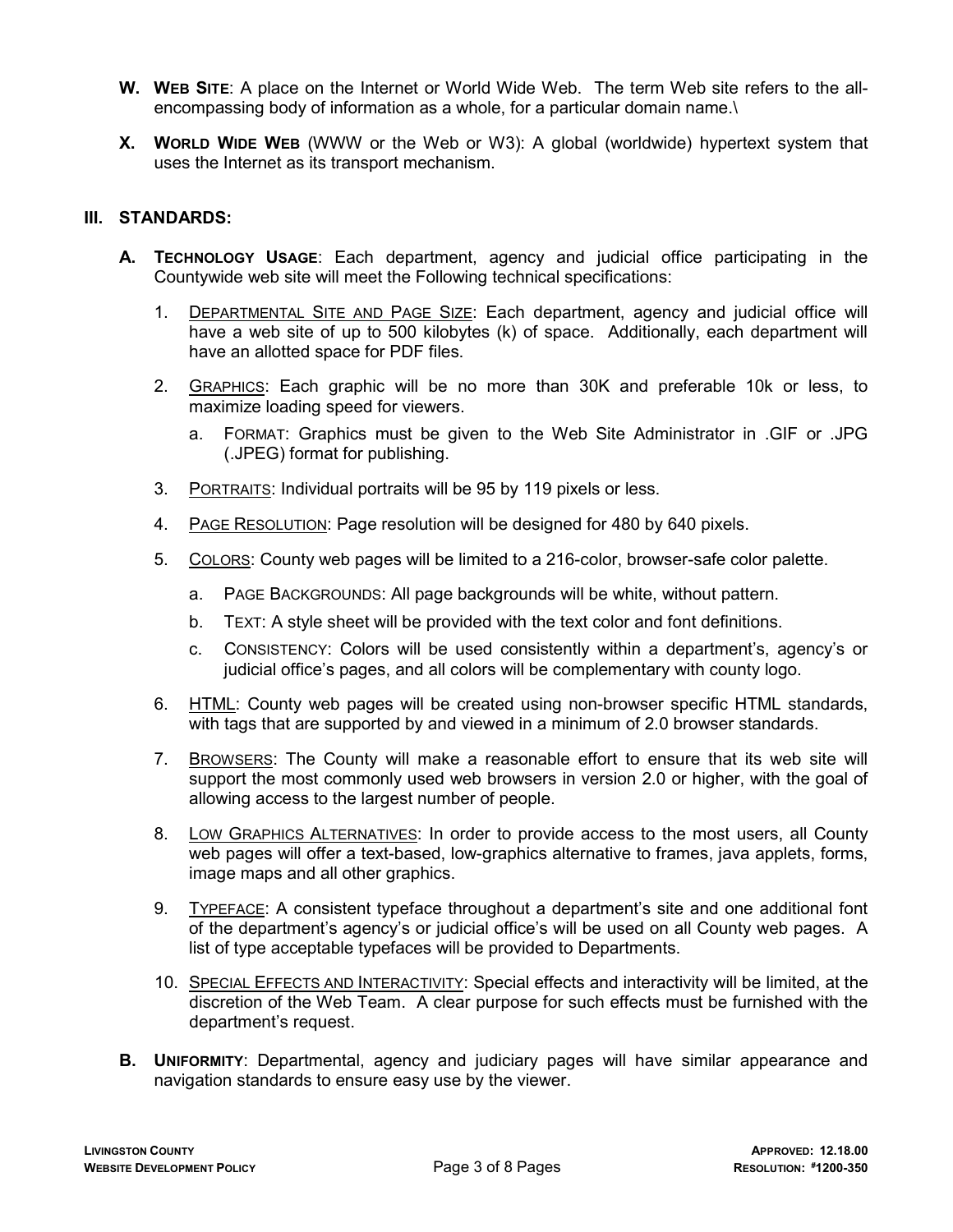- 1. PAGE TEMPLATES: County departments, agencies and judicial offices will use a template for the front page of their section. Subsequent pages may vary from the template with the permission of the Web Team.
- 2. LOGO AND NAME: All County web sites will bear the County logo and County name and the state of Michigan on the departmental, agency or judicial home page.
- 3. NAVIGATION: For ease of user navigation, all County web pages will provide the following:
	- a. MAIN PAGE LINK: Each department, agency or judicial home page will provide a link back to the main County page on the web site.
	- b. MAIN DEPARTMENT PAGE: Each department, agency or judicial web page will provide a link back to the main department page.
	- c. INDEX OR SITE MAP: Each departmental, agency or judicial home page will provide a link to the index for the site or a search page.
- 4. HEADER AND FOOTER: Each County department, agency or judicial site will use consistent headers, footers, background colors and text sizes, so they will size proportionally when viewed.
	- a. HEADER: Each department, agency or judicial web site's header will have the department's agency's or judicial office's name, building name, address and telephone numbers on the home page, and, at least, its name on each subsequent page.
	- b. FOOTER: Each department's, agency's or judicial office's page will have a footer, which will have a dated copyright mark: the page's URL; a link to the legal web page and a Freedom of Information Act (FOIA) disclaimer for those departments to which it applies: the date of the last update; and an e-mail address for the Web Site Administrator.
- 5. DUPLICATION: To save County resources, content on individual County web pages will avoid duplication whenever possible.
- 6. COPYRIGHT PROTECTION: Steps will be taken to ensure that text and images incorporated into the Countywide Web site do not violate copyrights of third parties.
- 7. COMMUNICATIONS: If the public communications with the County through the Web site, then the public will be informed that all such communications are public and cannot be kept confidential. Any requests for public records will be handled in accordance with the Electronic Mail Management policy and the Freedom of Information Act.
- 8. REFERENCES OR LINKS: References or links to other individuals, departments, businesses, government, or judicial agencies may be included in the Countywide Web site only if the department, agency, or judicial office making the reference or link has permission in writing from the subject of the reference or link.
	- a. EXCEPTIONS: References or links to the Federal government of the United States, departments of the State of Michigan or public educational institutions do not require permission from the subject, due to the complexity of locating the author in such large organizations.
	- b. MAINTENANCE: A department has the responsibility of ensuring that links on its web site remain current and appropriate for use under these policies and procedures.
	- c. EXTERNAL REQUESTS: Other site administrators who wish to have Livingston County link to their sites will be directed to a web liaison of the department or judicial director deems appropriate to the Web Team for approval.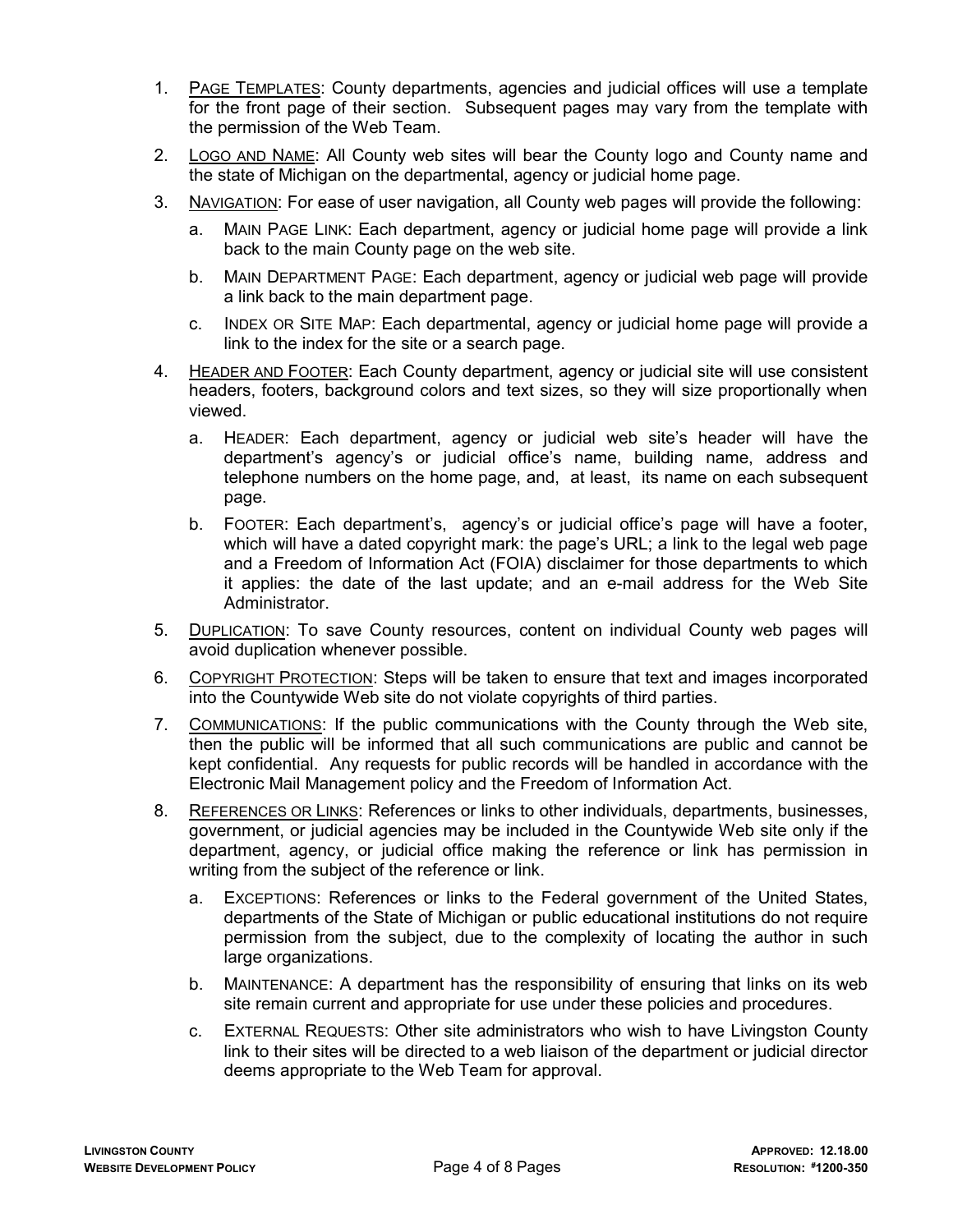### IV. PROCEDURES:

- A. WEB TEAM APPOINTMENT: The Web Team will make a recommendation to the CIS department no later than November of each year on the next year's appointments to the Web Team. The CIS will appoint the Team, taking into account the Teams recommendations, with the consent of the County Administrator.
- B. WEB TEAM RESPONSIBILITIES: The Web Team will perform the following tasks when a quorum of at least four persons is present:
	- 1. SITE ALLOCATION: The Web Team will allocate space available on the Countywide Web site to departments, agencies and the judiciary in a manner that best utilizes the County's space, staffing and financial resources.
	- 2. MINIMUM STANDARDS: The Web Team will set minimum standards for the structure, appearance and level of technology of County web pages.
	- 3. WEB PAGE REVIEW: The Web Team will review web pages and determine whether they should be included on the County wide Web site.
	- 4. QUARTERLY REVIEW: The Web Team will review site statistics on a quarterly basis and, upon recommendation of the site administrator, may make recommendations to departments, agencies and the judiciary for page improvements that would increase accessibility or usefulness.
	- 5. CREATION GUIDELINES REVIEW: The Web Team will review annually the Site Creation Guidelines developed by the Web Site Administrator.
- C. WEB SITE ADMINISTRATOR: A Web Site Administrator designated by Computer Information Services Department will provide the following services:
	- 1. SITE INSTALLATION AND MAINTENANCE: The Web Site Administrator or the web administrator's alternate will be authorized to work with a service provider to install and maintain the County Web site.
	- 2. PERIODIC REVIEW: The Web Administrator will periodically review the web site and work with departments, agencies and the judiciary to ensure information is as accurate and complete as possible.
	- 3. SUPPORT: The Web Administrator will assist departments, agencies and judiciary by providing technical advice, support and education on web-site related issues.
	- 4. MAINTENANCE: The Web Administrator will perform routine maintenance on a first-come, first served basis.
	- 5. IDENTIFY IMPROVEMENTS: The Web Team will identify innovations, improvements or trends that need to be applied to the County's site; and will recommend them to the Computer Information Services Director for inclusion in the Technology Plan.
- D. WEB PAGE APPROVAL PROCESS: A department, agency or judicial web page will be added to the County Web site through the following process:
	- 1. REQUEST FOR INCLUSION: A department, agency or judicial director or the director's designee will submit a request to the Web Team to have a page included on the web site.
	- 2. INFORMATION TO BE PROVIDED: The Web Team will provide the requesting department, agency or judicial office with a packet of information approved by the Web Team. The packet will contain, at a minimum, the following:
		- a. POLICIES AND PROCEDURES: A copy of the current Web Site Policy and Procedures.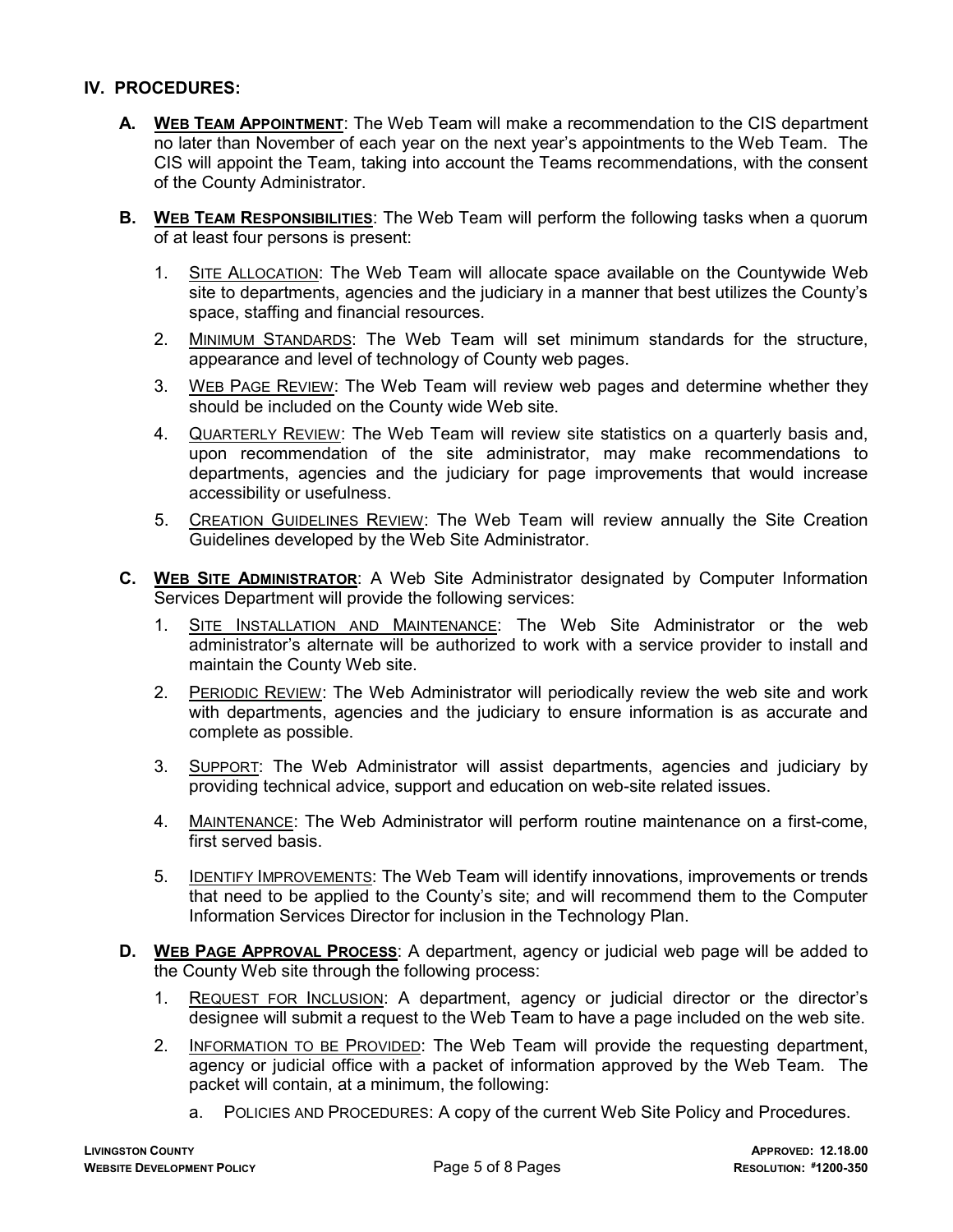- b. SITE CREATION: Information on the ways available to create a site in compliance with the policy and procedures, including a template.
- c. SIGNATURE PAGE: A signature page for the requesting department, agency or judicial director to sign, indicating that (s)he has reviewed and approved the information to be included on the web site.
- 3. SITE DESIGN: In consultation with the Web Team and Web Site Administrator, a department, agency or judicial office will have a web site designed as follows:
	- a. TRAINING: A department, agency or judicial office will pay for any tools or training that it needs to produce its own page out of its own funds.
	- b. TEMPLATE: A template made available by the Web Team will be used for the first page of each department, agency or judicial web site to provide a consistent appearance to the site. Graphic design references will be available through the Web Site Administrator. (See enclosed example).
	- c. PAGE DESIGN: A department, agency or judicial office may design subsequent pages individually, provided those pages meet minimum technical and uniformity requirements established by the Web Team and approved by the Board of Commissioners. (See enclosed example).
	- d. CONTENT: A department, agency or judicial office is responsible for ensuring that its web site is accurate, meets the County Web Site Policy and Procedures, has the appropriate links approved and documented, and is updated on a timely basis. The Web Site Administrator will be available as the content advisor.
- E. PACKET SUBMITTAL: The requesting department, agency or judicial office will provide the Web Team with material for a site in a format outlined in the packet, along with the completed signature page and documentation regarding any links.
	- 1. REVIEW BY WEB SITE ADMINISTRATOR: The Web Administrator will review the submitted material to make sure it is technically appropriate, does not duplicate other material on the County Web site, and appears complete. The Web Administrator will submit pages to the Web Team for their approval prior to posting to the County Web Site. Once pages have been posted, minor edits including but not limited to data changes, date changes, employee additions subtractions, etc. shall be reviewed at the Web Administrator's discretion.
	- 2. SUBMISSION TO WEB TEAM: Initially, each page shall be submitted to the Web Team for approval to be posted on the County Web site. Only major revisions to a page will be reviewed by the Web Team, including any new departments requesting a page.
- F. WEB SITE APPROVAL: The Web Team will review the completed packet, to include online examination of proposed pages, with the requesting department, agency or judicial office, based on Web Site Policy and Procedures.
	- 1. SITE ASSIGNMENT: The Web Team will assign the page a place on the site map in consultation with the department, agency or judicial office director or designee and the Web Administrator.
	- 2. SPACE ASSIGNMENT: The Web Team will assign the department, agency or judicial office a space on the web site, based on availability, site architecture and costs.
	- 3. APPROVAL AND INSTALLATION: If the Web Team approves a department's, agency's or judicial offices' site, the Web Team will authorize the Web Administrator to install it on the County site on a first come, first-served basis.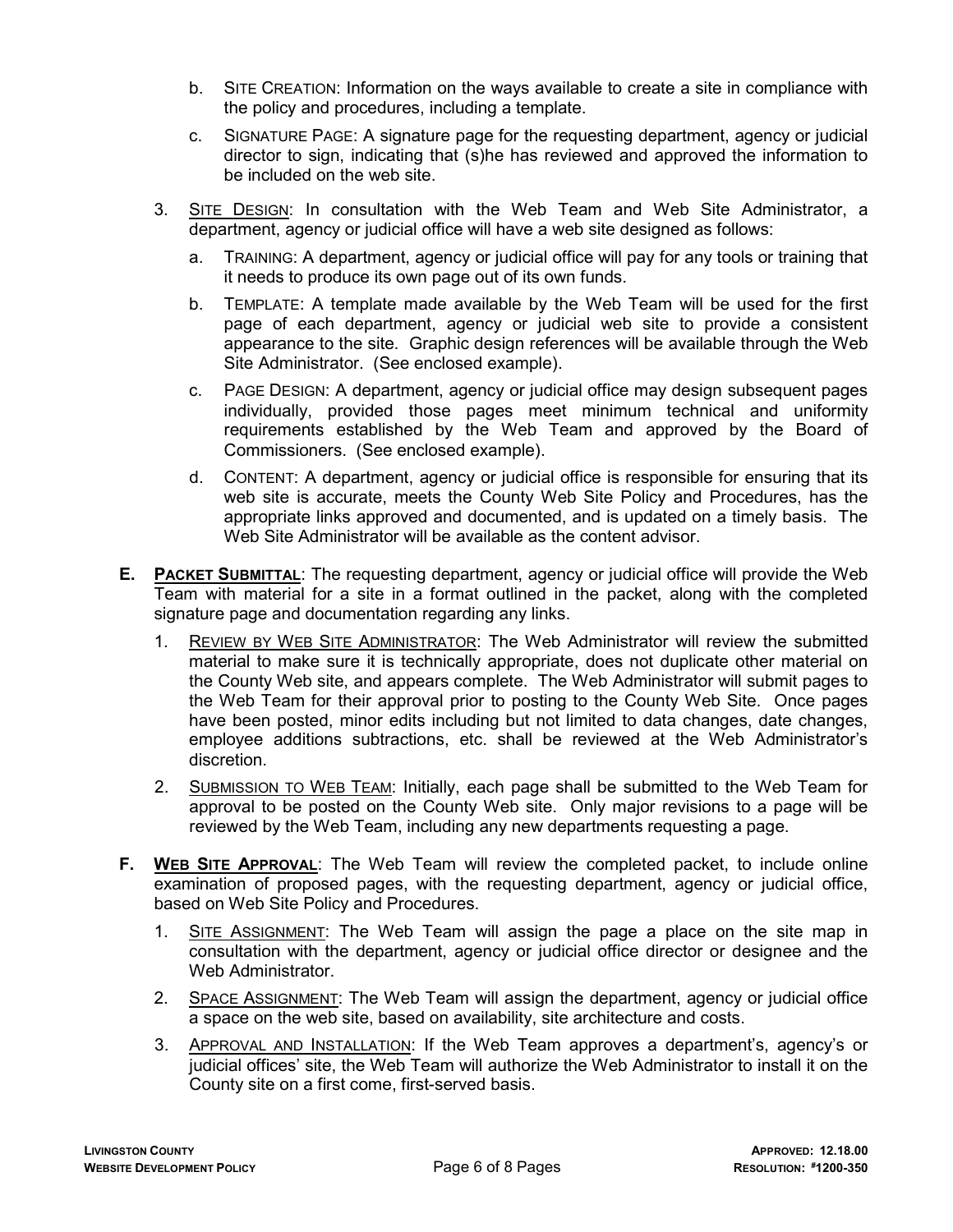- G. EMERGENCY: A department, agency or judicial office may request emergency installation of a site by asking the Web Administrator to call an urgent meeting of the Web Team. The Web Administrator, may update in an emergency situation at his/her discretion without first consulting the Web Team if time constraints make it impossible for the Web Team to assemble.
- H. DENIAL AND APPEAL: If the Web Team denies the requesting department, agency or judicial office the right to install information and/or links on the County Web site, the department, agency or judicial office director designee may appeal the decision to the County Administrator, and then to the Board of Commissioners.
- **I.** NON-COMPLIANCE: If a department, agency or judicial office fails to maintain its site, or provides information to the site that fails to meet County policies or procedures, the Web Team may remove it from the County Web Site.
	- 1. If a department's, agency's or judicial office's information and/or links are recommended for removal, the department, agency or judicial office director designee may appeal the decision to the County Administrator, and then to the Board of Commissioners.

V. CGI SCRIPTS: CGI scripts are a powerful tool for web sites to create interactive sites. Because CGI scripts are programs run on a server, if they are not written correctly they can be used maliciously to gain access to a web site. All sites will be provided with a Form Mail script (for emailing forms), a Counter Script and a Guestbook. Any other scripts must be submitted to the Webmaster prior to being placed on the site with a written explanation of what the script will be used for.

VI. DISTRIBUTION: These procedures and standards will be distributed upon adoption by the County Board of Commissioners to County departments, agencies and the Judiciary by the Administration Department.

VII. PERIODIC REVIEW: These procedures and standards will be reviewed at least every year by the Web Team, which will make recommendations to the County Administrator and Board of Commissioners for any changes that need to be made.

RESOLUTION #1200-350 APPROVED: 12.18.00

RESOLUTION ATTACHED HERETO

S:\WP\Policies\Website Development Policy.Doc